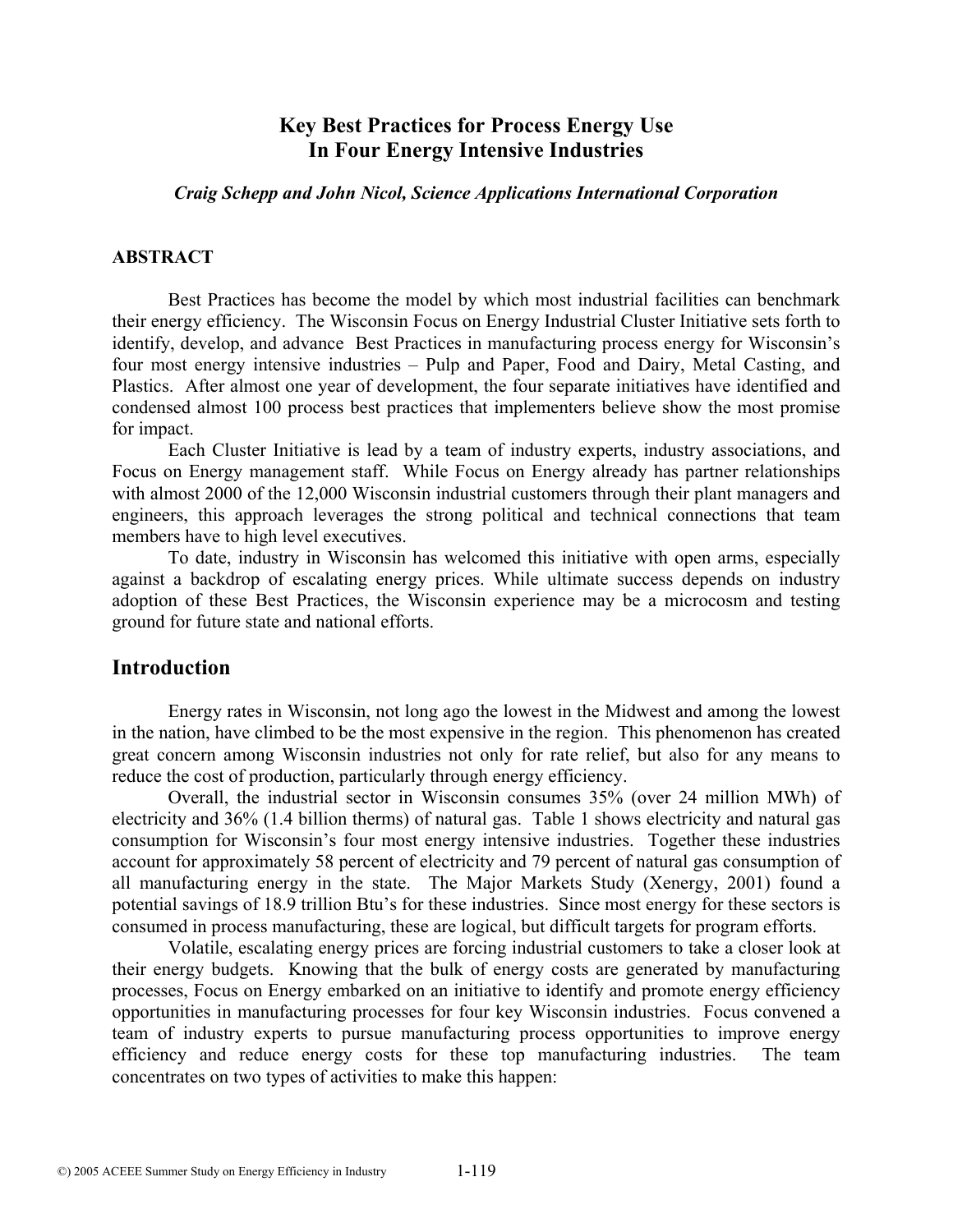- Developing and promoting new, informative technical resources to help manufacturing facilities reduce their energy costs.
- Connecting with key large customers and players, such as industry associations and industry business allies to create a credible platform for dissemination of Best Practice information for industry.

|                               |             | <b>Consumption</b><br>$(10^{12} Btu)$ | <b>Savings Potential</b><br>$(10^{12} Btu)$ |             |  |  |
|-------------------------------|-------------|---------------------------------------|---------------------------------------------|-------------|--|--|
|                               | Electricity | Natural Gas                           | Electricity                                 | Natural Gas |  |  |
| <b>Forest Products</b>        | 18.8        | 31.5                                  | 2.2                                         | 4.8         |  |  |
| <b>Metal Casting</b>          | 6.4         | 59.1                                  | 0.2                                         | 4.1         |  |  |
| <b>Food Processing</b>        | 7.9         | 32.4                                  | 0.8                                         | 4.6         |  |  |
| <b>Chemicals/Plastics</b>     | 3.4         | 17.8                                  | 0.4                                         | 1.8         |  |  |
| <b>Other</b><br>manufacturing | 26.3        | 38.4                                  | <b>NA</b>                                   | <b>NA</b>   |  |  |
| <b>TOTAL</b>                  | 62.8        | 179.2                                 | 3.6                                         | 15.3        |  |  |

|  | Table 1. Wisconsin Manufacturing Energy Consumption and Savings Potential |  |  |
|--|---------------------------------------------------------------------------|--|--|
|  |                                                                           |  |  |

Source: Xenergy, 2001.

This paper presents a sampling of the first set of Process Energy Best Practices identified by the Focus on Energy Cluster Industry Initiative in Wisconsin. (For a more detailed account of the Focus on Energy Cluster Initiative, see Nicol, 2005.) We define Process Best Practices as those measures and activities which provide the best opportunities for energy efficiency in processes that are necessary for production. According to the United States Department of Energy (USDOE), Industrial Technologies Program (ITP, USDOE, 2005):

BestPractices brings together the best available and emerging technologies and practices to help companies immediately begin improving energy efficiency, environmental performance, and productivity. … focuses on plant systems, where significant efficiency improvements and savings can be achieved….helps U.S. manufacturers maintain global competitiveness through strategic energy management, including the use of energy-efficient technologies….helps industrial manufacturers cut costs and emissions —and this helps our nation achieve its economic and environmental goals.

 While many energy users know about Best Practices for the various ancillary industrial functions, such as compressed air, lighting, motors and drives, Best Practices that affect manufacturing processes have received little attention and have not experienced significant program promotion. Process energy impacts generally do not subject themselves to standardized measures that fit all industry. The usually depend on the unique circumstances of application within a facility. Several energy intensive industries have developed tools that use energy benchmarking to gauge the energy performance of comparable facilities within their industry.

 Benchmarking is the process of determining who is the very best, who sets the standard, and what that standard is. In business, many things are benchmarked, for instance, who is best in sales or customer service, or what is the least amount of scrap that others make in the production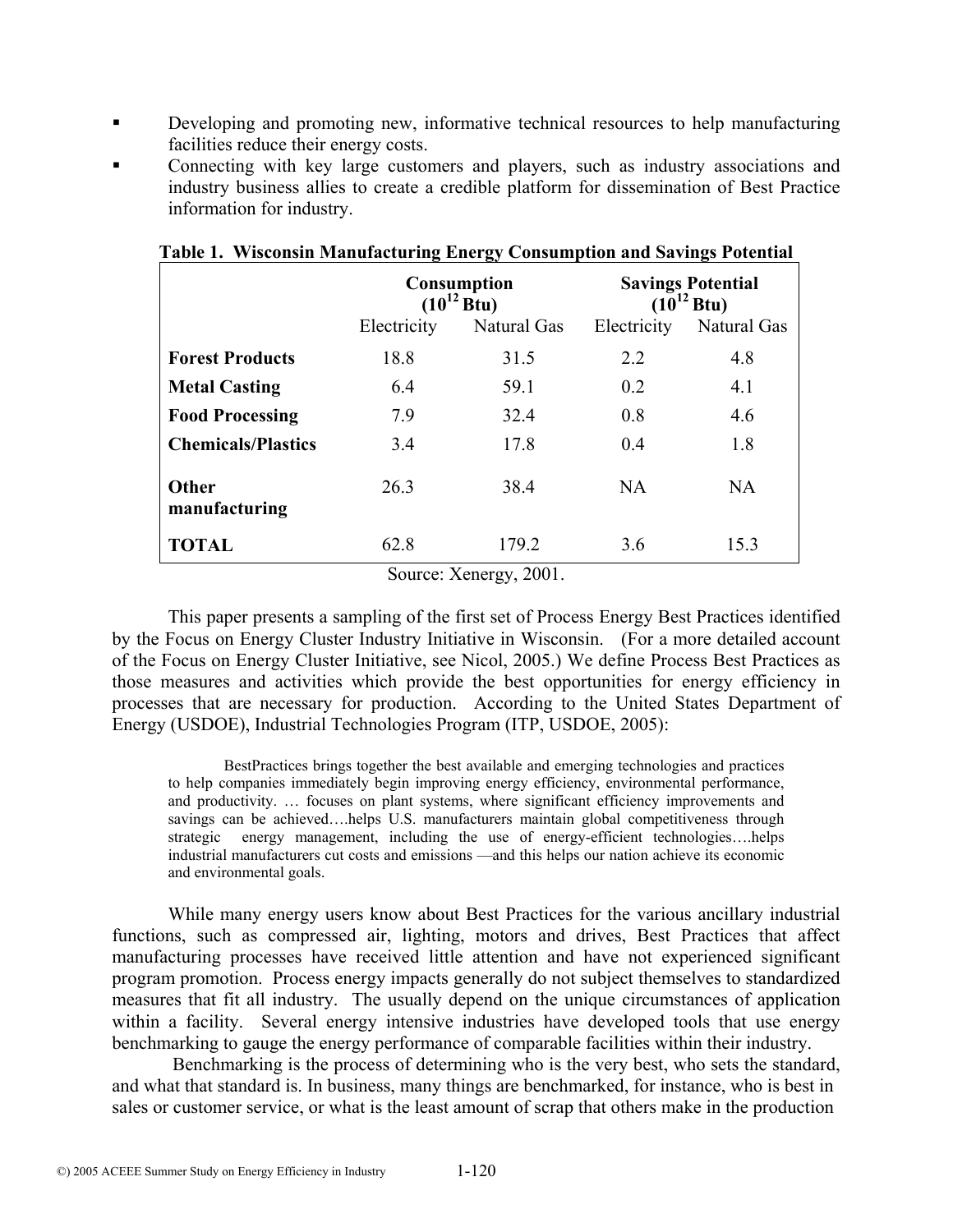of their product. For Pulp and Paper, for example, it is how much energy does a mill use per salable ton of paper produced, and how does that compare to the best performance of others making a similar product (Francis, Towers, Brown, 2002). Benchmarking for a plant is a critical tool to minimize energy use. Without being able to compare performance with an industry standard, a plan manager may not be able to see cost threats and savings opportunities. Benchmarking allows a manager to compare his plant or mill with that of the top energy performers, estimate the gap between their plants and his, and set targets and model results for best practice implementation. Figure 1 illustrates the basic procedure for benchmarking industrial facilities.



**Figure 1. Potential Energy Saving through Benchmarking and Gap Analysis**

Source: Akhtar, et al., 2005

Since processes are specific, even with industries, benchmark data have been developed to help mills and plants make the most direct comparisons possible. For example, in the Pulp and Paper industry, energy benchmarks can be represented as in Table 2. This table shows energy consumption for top energy performing mills- those that would be in the top decile (top 10 percent of performers). Mill configurations, except for market pulp, are typical for Wisconsin. The data for the pulp mill came from The Canadian Industry Program for Energy Conservation and the data for the remainder came from Jaakko Poyry and reconciled with the Institute of Paper Science and Technology techno/economic model. (**" - "** denotes Not-Applicable.)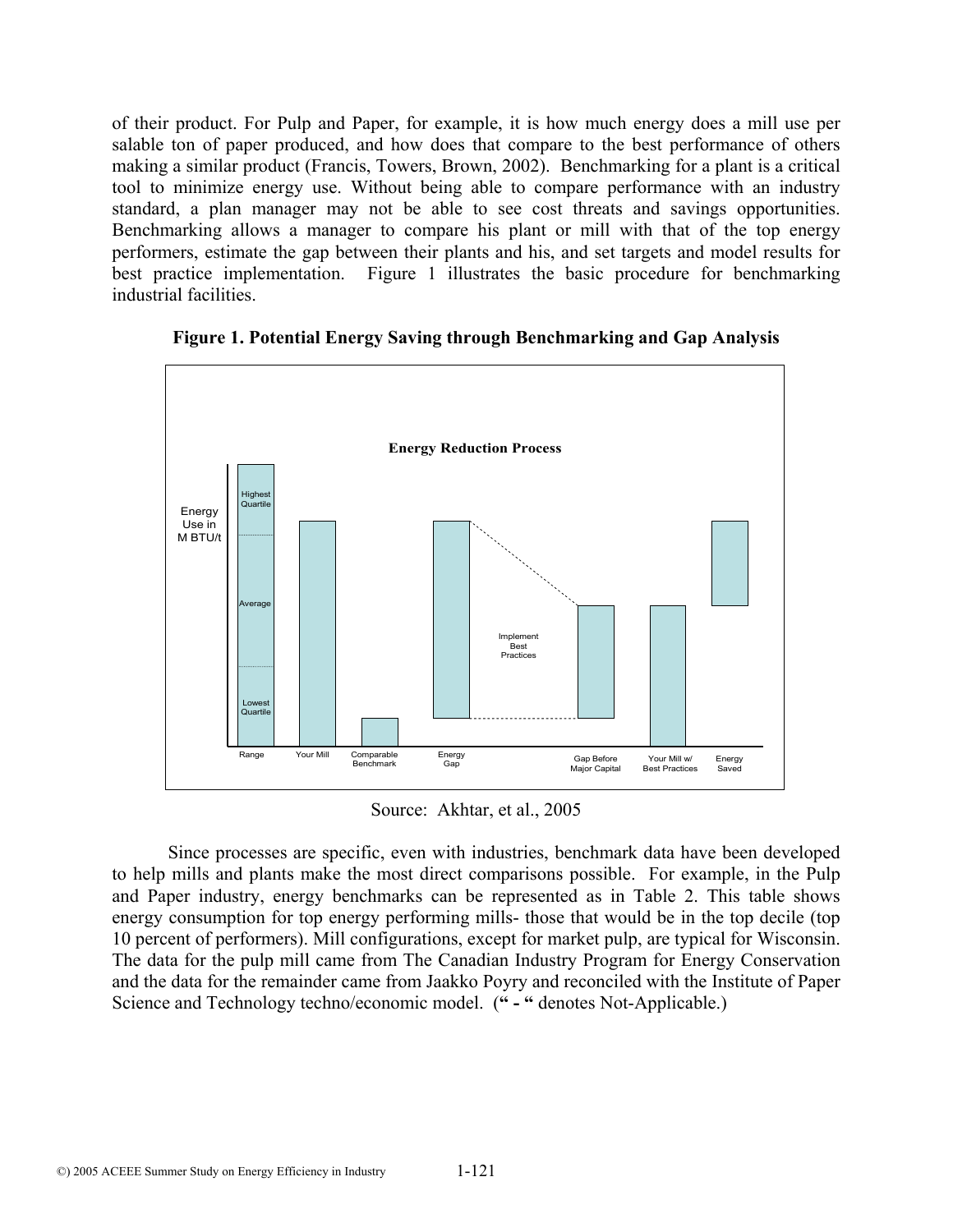|                                       | <b>Market</b><br><b>Pulp Mill</b> |                          | Recycled<br>Linerboard   |                          | <b>Fine Paper</b> | (purchased<br>Kraft) | Coated 1-3<br>(purchased<br>Kraft) |                              | Coated 4-5<br>(purchased<br>Kraft and self-<br>produced<br>Ground wood) |                              | Recycled<br><b>Tissue</b>    |                          |
|---------------------------------------|-----------------------------------|--------------------------|--------------------------|--------------------------|-------------------|----------------------|------------------------------------|------------------------------|-------------------------------------------------------------------------|------------------------------|------------------------------|--------------------------|
| Units                                 | <b>MMBTU</b>                      | kWh                      | <b>MMBTU</b>             | kWh                      | <b>MMBTU</b>      | kWh                  | <b>MMBTU</b>                       | kWh                          | <b>MMBTU</b>                                                            | kWh                          | <b>MMBTU</b>                 | kWh                      |
| Wood/Chip<br>Conveying                | $\mathbf{0}$                      | 18                       |                          |                          |                   |                      |                                    |                              | $\theta$                                                                | 15                           |                              | $\overline{a}$           |
| Pulping,<br>repulping or<br>recycling | 1.5                               | 63                       | 0.8                      | 110                      | 0.6               | 90                   | 0.6                                | 100                          | 0.2                                                                     | 30                           | 1.8                          | 300                      |
| Mechanical<br>Pulping                 |                                   |                          | $\overline{\phantom{a}}$ |                          | L.                |                      | L.                                 | $\overline{a}$               | 1.3                                                                     | 575                          |                              |                          |
| Oxygen<br>Delignification             | 0.4                               | 68                       |                          |                          | $\overline{a}$    |                      |                                    | $\qquad \qquad \blacksquare$ |                                                                         | $\overline{\phantom{a}}$     |                              |                          |
| Bleaching                             | 2.0                               | 91                       |                          | ۰                        | $\overline{a}$    |                      |                                    | $\overline{\phantom{0}}$     | 0.1                                                                     | 10                           | 0.5                          | 50                       |
| Pulp<br>Making                        | 2.0                               | 128                      | $\overline{\phantom{a}}$ | $\overline{\phantom{0}}$ |                   |                      | $\overline{\phantom{0}}$           | $\qquad \qquad \blacksquare$ |                                                                         | $\overline{a}$               | $\overline{\phantom{a}}$     | $\overline{\phantom{0}}$ |
| Paper<br>Making                       | $\overline{\phantom{a}}$          | $\overline{\phantom{a}}$ | 4.0                      | 310                      | 3.9               | 410                  | 4.5                                | 590                          | 4.7                                                                     | 600                          | 11.0                         | 581                      |
| <b>Black Liquor</b><br>Evaporation    | 2.7                               | 27                       | $\overline{\phantom{a}}$ | $\overline{a}$           |                   |                      | $\overline{\phantom{0}}$           | $\blacksquare$               |                                                                         | $\overline{a}$               |                              |                          |
| Utilities<br>(includes<br>wastewater) | 2.0                               | 138                      | 0.3                      | 30                       | 0.3               | 30                   | 0.3                                | 30                           | 0.4                                                                     | 30                           | 0.6                          | 30                       |
| Kiln &<br>Recausticizing              | 1.0                               | 46                       | $\blacksquare$           | $\blacksquare$           | $\overline{a}$    |                      | $\overline{\phantom{0}}$           | $\overline{\phantom{0}}$     | -                                                                       | $\qquad \qquad \blacksquare$ | $\qquad \qquad \blacksquare$ | $\overline{a}$           |
| <b>Total</b>                          | 11.6                              | 579                      | 5.1                      | 450                      | 4.8               | 530                  | 5.4                                | 720                          | 6.7                                                                     | 1,260                        | 13.9                         | 961                      |

**Table 2. Energy Benchmarks –Gross Thermal/Power Consumption per Ton of Salable Paper**

Source: Akhtar, et al., 2005

Best Practices has become the model by which most industrial facilities can benchmark their energy efficiency. The Wisconsin Focus on Energy Industrial Cluster Initiative set forth to identify, develop, and advance Best Practices in manufacturing process energy for Wisconsin's four most energy intensive industries – Pulp and Paper, Food and Dairy, Metal Casting, and Plastics.

Of the four sectors, Pulp and Paper is by far the largest energy user, paying almost a half billion dollars annually for energy, almost one-third of all industrial energy costs. Wisconsin leads the nation in papermaking, shipping over \$12 billion of product annually. The forest products industry employs over 100,000 people in the state. For these reasons, Focus devoted the largest amount of resources to this cluster. The other three clusters also represent significant energy use in the state as shown in Table 1. (Nicol, 2005.)

In early 2004, Focus Industrial Program management solicited assistance from industry leaders, associations, and state government to identify experts to support the development and dissemination of Best Practices in process manufacturing for the four key industries. We developed a Cluster Team for each, lead by a team of industry experts, industry associations, and Focus on Energy management staff. While Focus on Energy already has partner relationships with almost 2000 of the 12,000 Wisconsin industrial customers through their plant managers and engineers, this approach leverages the strong political and technical connections that team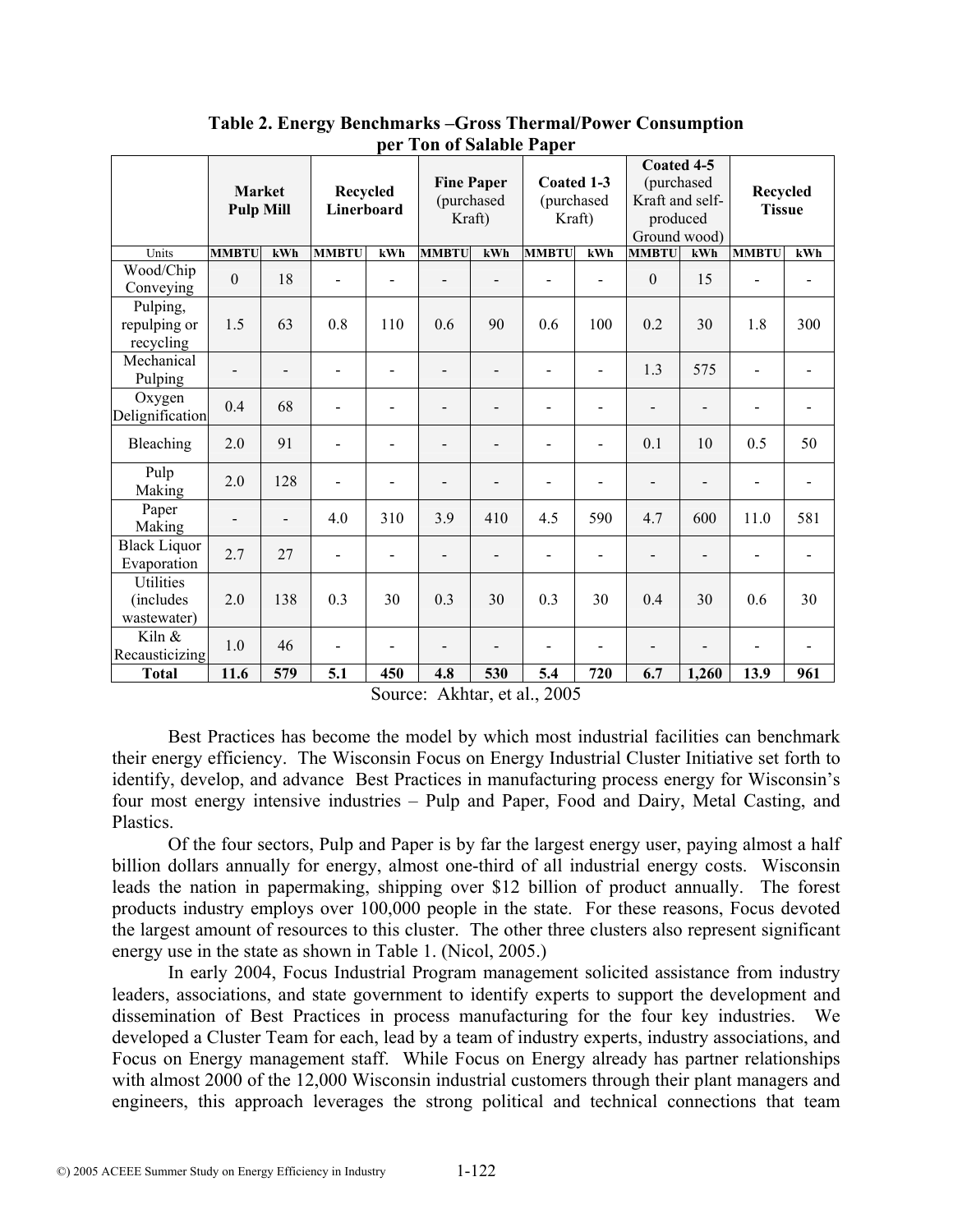members have to high level executives. The program enlisted a Cluster Leader, with 20 or more years of experience in the industry and familiar with the manufacturing processes, and a Cluster Engineer, who understands energy issues in those industries, for each Cluster team. Each team developed a series of Best Practice descriptions for its respective target industry. Best Practices were derived from literature review, industry roundtables, industry representative interviews, and facility surveys.

 After almost one year of development, the four separate initiatives have identified and condensed almost 100 process best practices that implementers believe show the most promise for impact. Each best practice identified is summarized in a report template that includes a Best Practice description; the primary area or process where the Best Practice can be applied; typical energy savings and return on investment; the stage of market acceptance; specific limitations and applications; other benefits, such as productivity and environmental; information sources and resources available to customers; practical notes; and ideas for promotion.

 The remainder of this paper discusses a sampling of **Process Energy Best Practices** identified by the Focus on Energy Cluster Industry Initiatives and a brief summary of how this effort has been received by industry in Wisconsin.

# **Key Best Practices in Four Energy-Intensive Industries**

 This section provides a sampling of brief descriptions of **Process Energy Best Practices** that we have identified and developed, to date. Once we have validated these Best Practices and estimated benefits and costs, we will synthesize the information into a standard Best Practice sheet format. We will deliver the information to industry stakeholders through Best Practice sheets, case studies, specialized trainings, newsletters, oral presentations, and web pages.

There is a limited number of ways to reduce energy consumption (Akhtar, et al., 2005). Any master plan must focus on these approaches. They include:

- 1. Eliminate an unnecessary usage (e.g., eliminate or shut off pumps, fans, steam flows where there is no need). This first step is the simplest and can be the most surprising. For each process and function ask the question," Is this process/equipment really necessary to meet the demands of the facility?"
- 2. Increase system efficiency (e.g., increase black liquor solids and post press solids in papermaking). When equipment, processes and systems cannot be eliminated, increasing efficiency must be evaluated. This step requires knowledge of any new energy saving techniques available. Applying the 80/20 rule, consider first the 20 percent of the equipment, processes and systems that use 80 percent of the energy.
- 3. Reclaim heat (e.g., return condensate, displace primary heat with secondary heat). After unnecessary equipment and processes are eliminated, and the remaining equipment and processes are made as energy efficient as economically as possible, heat recovery must be considered. Recovered heat can be used for process water and to heat make up air.

### **Pulp & Paper**

Processes in paper manufacture occur in three basic steps: pulp making, pulp processing, and paper production. After a stock pulp mixture is digested into its fibrous constituents through chemical or mechanical processes and.fibers have been separated and impurities have been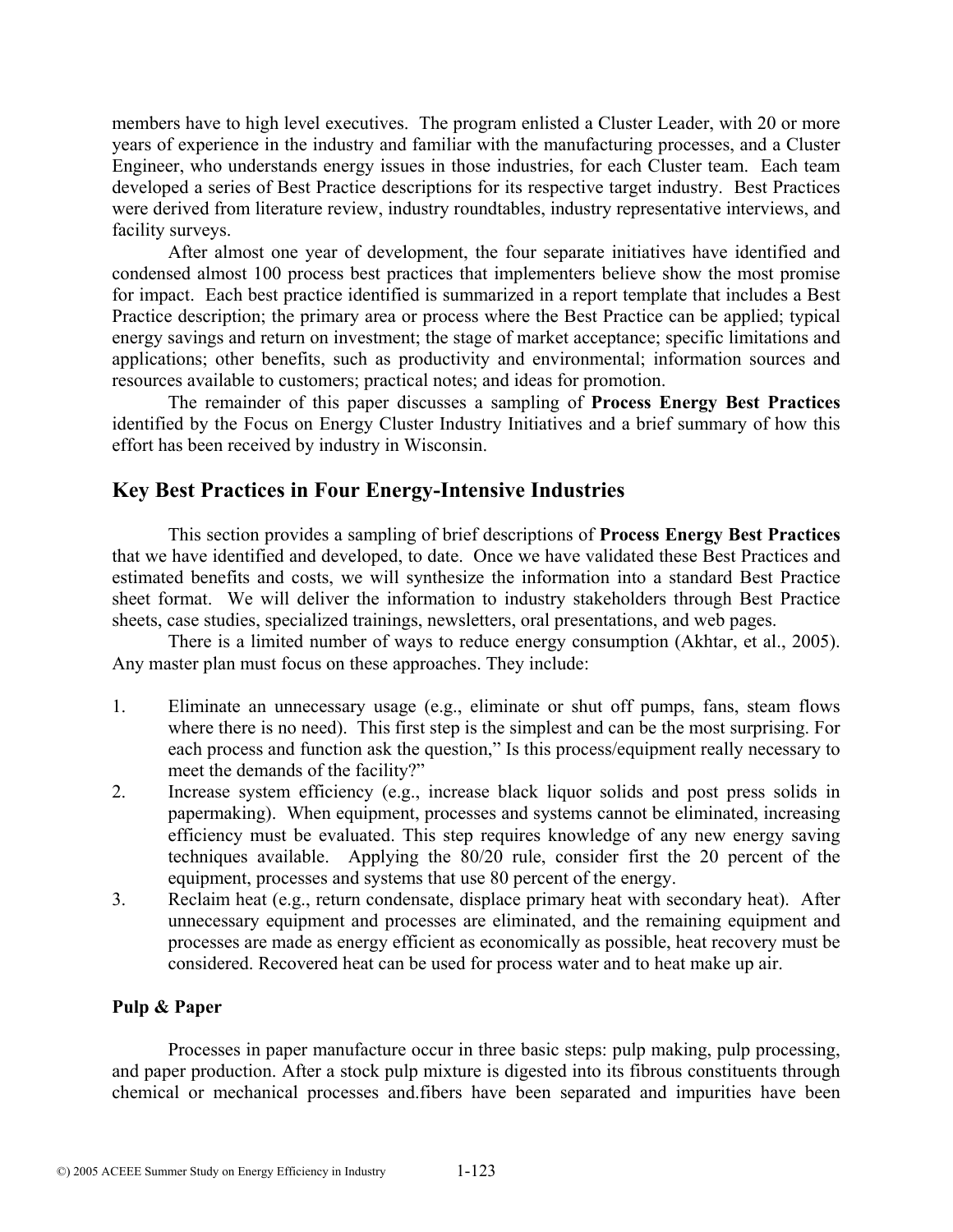removed, the pulp is bleached to improve its brightness and converted into a form that can be received by a paper-making machine. During paper-making, the pulp may be combined with dyes, strength building resins, or texture adding filler materials. Then the mixture is dewatered, leaving the fibrous material in place that can be rolled and stored. See Figure 2 for a simplified flow diagram of a pulp and paper mill. (EPA. Profile of the Pulp and Paper Industry, 2002.)



**Figure 2. Simplified Flow Diagram: Integrated Mill (Chemical Pulping, Bleaching, and Paper Production)**

Source: Smook, 1992.

Source: EPA - Notebook Project 22, 2002

Here are four examples of Process Best Practices from a growing list of about 50. These Best Practices that can be applied to 10 different areas of pulp and paper making.

**Dryer Management System (DMS).** DMS<sup>™</sup> control software is an advanced control system for the dryer section of a paper machine (Aue, 2005). Supervisory control of all system set points is used to optimize system operation and provide ease of use for the operators. Steam pressures, flows, and differentials are managed under all machine operating conditions including sheet breaks, tail threading, grade changes, and start-ups.

The control system accomplishes this without the need for operator intervention. Consistent dryer operation is produced over the entire machine operating range and for every machine operating crew. Drying conditions are controlled in a manner that produces consistent machine direction sheet moisture, constant draws, and improved runnability. Upsets such as sheet breaks, grade changes, and wash-ups are handled efficiently by the DMS system.

Establishing the proper system relationships and operating limits minimize venting and steam waste. In addition, steam is conserved during upset and sheet-off conditions. The operation of the dryer section is trouble free as operating parameters are tightly controlled and controller limits are continuously set. This ensures that no dryer flooding or system problems can occur and the energy efficiency of the system is optimized.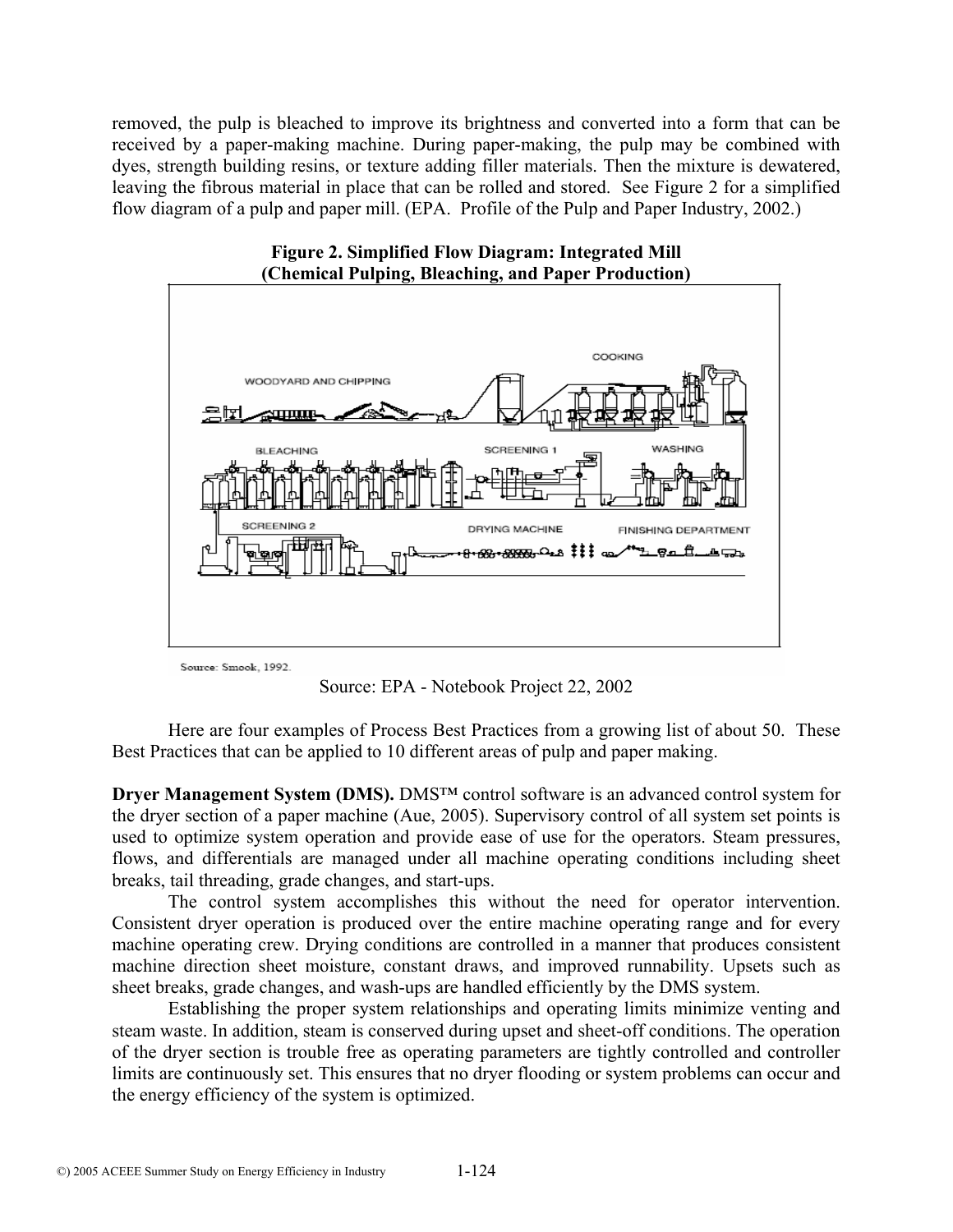Energy savings alone can pay for the installation in as little as nine months; production benefits shorten payback time even more. The first DMS was installed in Wisconsin in 2003 with support from the Focus on Energy program. Three additional DMS control packages were installed on paper machines in Wisconsin by the end of 2004.

**High efficiency pulping blade.** At the pulping stage, the processed furnish (wood or other fiber source) is digested into its fibrous constituents. The bonds between fibers may be broken chemically, mechanically, or by a combination of the techniques called semi-chemical pulping. The choice of pulping technique is dependent on the type of furnish and the desired qualities of the finished product, but chemical pulping is the most prevalent. Many mills perform multiple pulping processes at the same site, most frequently non-deink secondary fiber pulping and paper grade kraft pulping. (EPA/310-R-95-015, 2002.)

A newly designed energy efficient repulping blade rotor, recently tested in Wisconsin mills, requires 25 to 30 percent less horsepower than conventional pulping blades (Aue, 2005). Of the 425 paper mills currently operating in the United States, less than half make their own pulp to produce paper. The majority of mills must purchase their paper making fibers in the form of dried pulp bales. These mills have at least one repulper installed to make down purchased pulp bales. Applied to one 500 horsepower motor, this blade can save \$35,000 per year at Wisconsin energy rates. In retrofits, the energy savings pay for the new blade in about 1 year. In new design the payback is approximately three years. Some testing for stock preparation requirements, wet strength (chemical bonding), and field verification of energy savings is currently being conducted at several Wisconsin mills with Focus on Energy assistance.

**Capture whitewater waste heat to pre-heat mill water.** Waste heat from whitewater produced in papermaking can be recovered to heat fresh mill water entering the mill thereby reducing steam requirements (Borowski, 2005). White water is the water that carries paper fibers through the paper making process. It is recycled and conditioned, and contains fines and residual paper making chemicals (bleach, sizing, etc.). Experience in one mill reduced steam requirement by one-third. One mill in Wisconsin has already adopted this practice. The plant operators selected spiral heat exchanger technology to avoid the typical whitewater fouling found with shell-andtube heat exchangers. This technology can handle fluids with suspended fibers and particulate matter. The operators also found that reducing the heat in the white water also benefits the pulping process and allows for easier removal of contaminants during de-inking. All paper mills can apply this technology. Benefits are based on steam cost and the quality of recovered water.

**Automated chip handling and thickness screening system.** Automated chip handling in the wood yard area of a pulp mill using a first-in/ first-out inventory system provides more consistency in wood chip aging. The chip screening system assures higher uniformity in the raw material feeding the digesters. The more uniform chip and higher yields result in fewer cooks for the same amount of pulp and may also result in reduced energy required to make bleaching compounds.

 In a typical mill, digester yield increases by 5-10 percent, produces an estimated energy savings of about \$500,000 per year, and can result in a ROI of  $15 - 20$  percent. This is standard practice in all new mills, but has been slow to catch on in established mills using chip piles and chip pushers. Additional benefits include higher by-product yields and less chip damage due to handling. Since less wood is needed per ton of pulp this technology also supports sustainable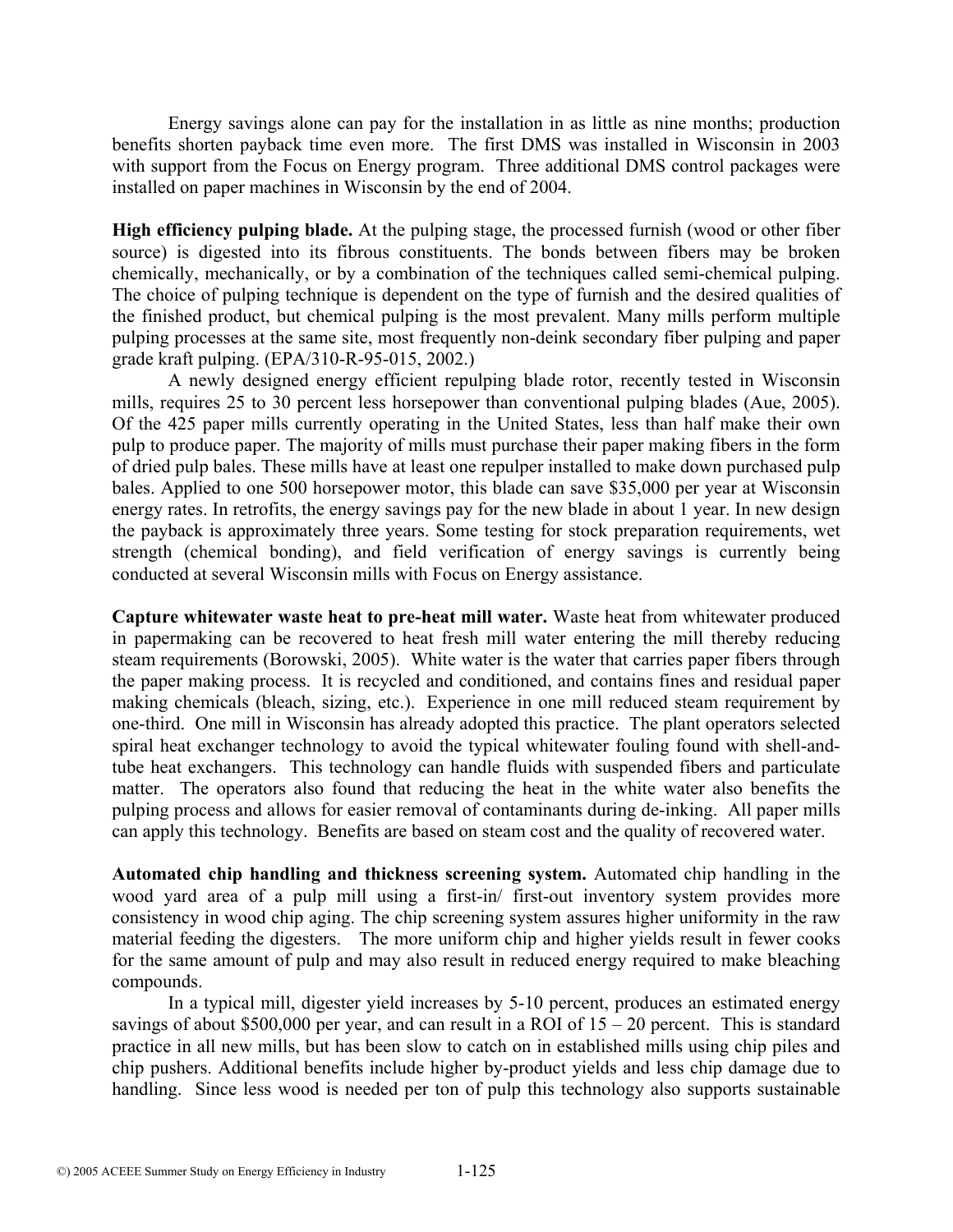forestry practices, eases wood procurement, reduces transportation, handling, and processing costs. (Borowski, 2005).

#### **Metalcasting**

While there has been economic improvement, many foundries are still struggling financially, largely due to long-term contract obligations that locked them in to energy and scrap prices when those commodities were less expensive and to competitive overseas labor rates (Bettinghaus, 2005). We have investigated about five different metal casting Process Energy Best Practices, showing mixed results. While we can show savings, some yields are so low as to not warrant further consideration. We will continue to identify and develop additional Best Practices for this industry. One example is provided below.

**Coreless furnace tap temperature reduction.** Reducing the electric furnace tap temperature to more closely match the final pouring temperature into the mold can yield significant savings in metal casting operations. This can be accomplished by close monitoring of furnace temperature, metal transfer distances and improved ladle insulation. Progressive metal casters are currently trying this with only slight risk to quality. One result may be an increase in molding demand since metal will be brought to the pouring line in more frequent intervals. While this should be a standard practice for all metal casters, they currently lack the proper temperature measuring devices for control.

|                               | DEGREES (°F) OF TAP TEMPERATURE REDUCTION PER HEAT |    |    |     |     |     |     |     |     |     |
|-------------------------------|----------------------------------------------------|----|----|-----|-----|-----|-----|-----|-----|-----|
| <b>Furnace Size</b><br>(Tons) | 10                                                 | 20 | 30 | 40  | 50  | 60  | 70  | 80  | 90  | 100 |
| $\boldsymbol{4}$              | 5                                                  | 11 | 16 | 21  | 26  | 32  | 37  | 42  | 47  | 53  |
| 6                             | 8                                                  | 16 | 24 | 32  | 39  | 47  | 55  | 63  | 71  | 79  |
| 9                             | 12                                                 | 24 | 36 | 47  | 59  | 71  | 83  | 95  | 107 | 118 |
| 10                            | 13                                                 | 26 | 39 | 53  | 66  | 79  | 92  | 105 | 118 | 132 |
| 15                            | 20                                                 | 39 | 59 | 79  | 99  | 118 | 138 | 158 | 178 | 197 |
| 20                            | 26                                                 | 53 | 79 | 105 | 132 | 158 | 184 | 210 | 237 | 263 |
| 25                            | 33                                                 | 66 | 99 | 132 | 164 | 197 | 230 | 263 | 296 | 329 |

**Table 3. Energy (kWh) Savings from Tap Temperature Reductions** 

 For total kWh per day savings, multiply chart value by number of furnace heats per day. For furnace sizes other than those shown:

kWh savings = Furnace size (tons) x Degrees tap temp lowered x 0.1315 kWh/Ton

### Source: Schifo and Radia, 2004

The use of infrared temperature measurement has been available for many years. However, the cost of the units has been prohibitive. Most metal casters use the "dip stick" method (disposable thermocouple on the end of a rod dipped into metal bath) to determine temperatures. This practice will apply to most metal pouring applications. In cases where there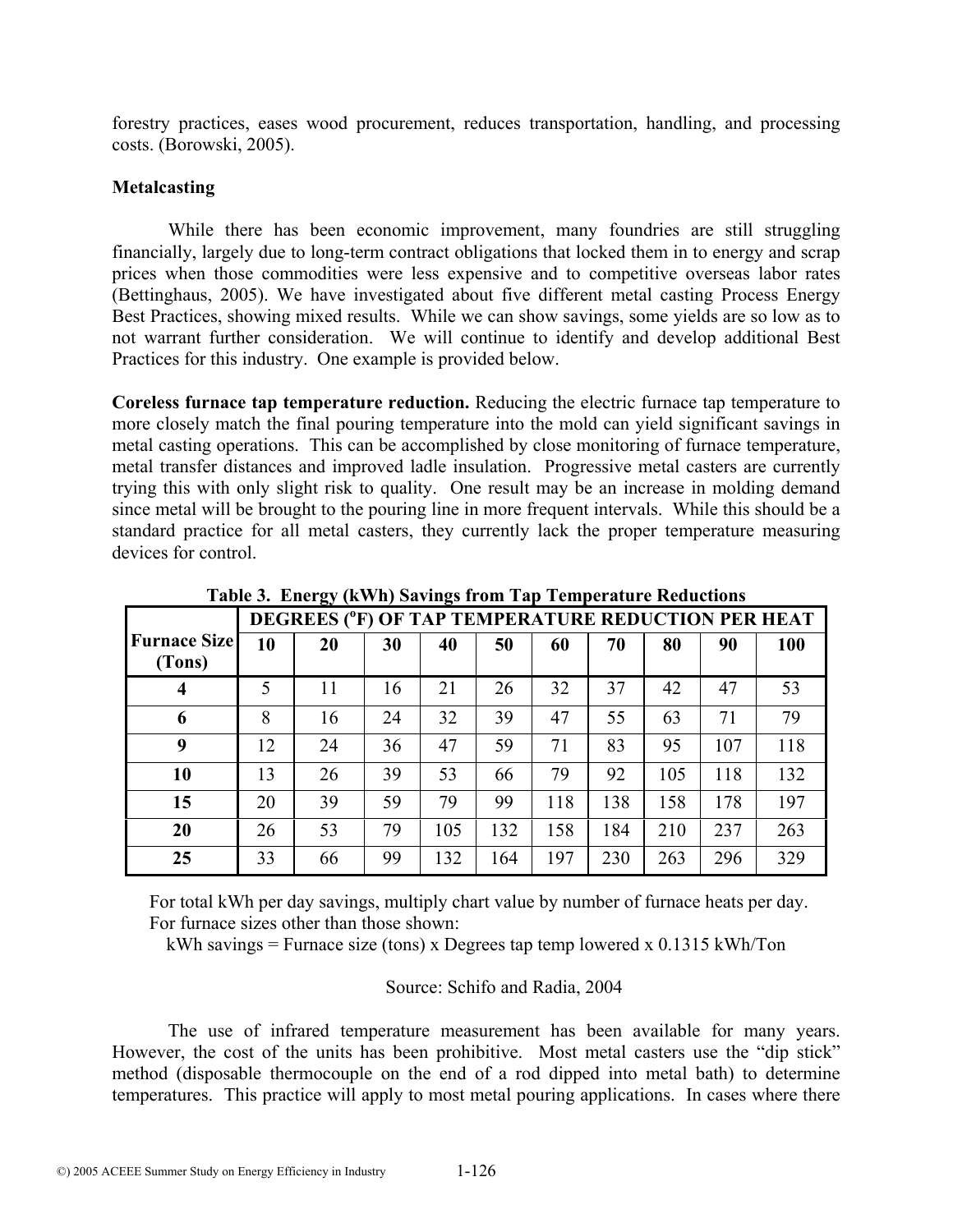are multiple pouring locations requiring different metal temperatures the practice may not be beneficial due to potential scrap increases. We expect customer acceptance to be high for this technology.

The Best Practice in a facility would be to reduce temperature on all heats. Using an average of 100°F for each tap provides a reasonable estimate of expected savings. For a nine ton furnace at 480 heats per year, we estimate savings to be about 568 MWh per year. See Table 3.

### **Plastics**

Process Energy Best Practices in Plastics provide from five to ten options that can be applied to various plastics processes: thermoforming, injection molding, and blow forming. Here are three practices that can provide significant savings. (Tabrizi, Tucker, 2005)

Free cooling to offset mechanical refrigeration. Process equipment such as injection molding machines sometimes require refrigerant-based chillers to supply cold water for mold cooling. Free cooling utilizes cool outdoor conditions to reject the heat generated during processing. Free cooling can apply to injection molding or other process areas where refrigerant based chillers are used. One side benefit is reduced wearing on chillers. A typical energy payback ranges from two to four years. While free cooling has been used in other industries, the plastics industry has not yet adopted it.

**VFD's in cooling systems for injection molding.** Any plastics manufacturing process that requires cooling requires pumps to move the cooling water around the plant. Since the full output of the pump is not normally required, the pump can run at a slower that rated speed to meet actual process demands. Since most if not all of the pumps used are centrifugal, significant savings are possible.

This applies to injection molding, thermoforming, and blow molding and wherever else cooling is needed, especially in cases where process needs vary over a wide range of load for a significant number of operating hours. The VFD allows the pump to both follow load and to operate in its highest efficiency range. The ROI for this technology is two to three years. Customers are willing to implement but are especially convinced by metering results.

**Plastic heater retrofits.** We are in the process of developing case studies with discussions of technical application and energy savings for the following plastic heater retrofits:

- *Convert electric thermoform to catalytic gas fired—Electric oven thermoformers can be* retrofitted to operate on natural gas using special catalytic heaters. Efficiency gains come from the fraction of heat that is radiant.
- *Convert electric calrod thermoform to ceramic/quartz—*Many thermoformers use the tubular type of calrod oven. Calrod oven elements lose efficiency quickly and can be retrofitted to operate on quartz or ceramic heating elements. Benefits include greater radiant efficiency, lower thermal loss to the building and shorter product cycle times.
- *Proper radiant heater—A* proper radiant heater is one whose spectral signature is matched to the spectral features of the plastic used. Using the proper heater will improve radiant energy efficiency and reduce scrap loss.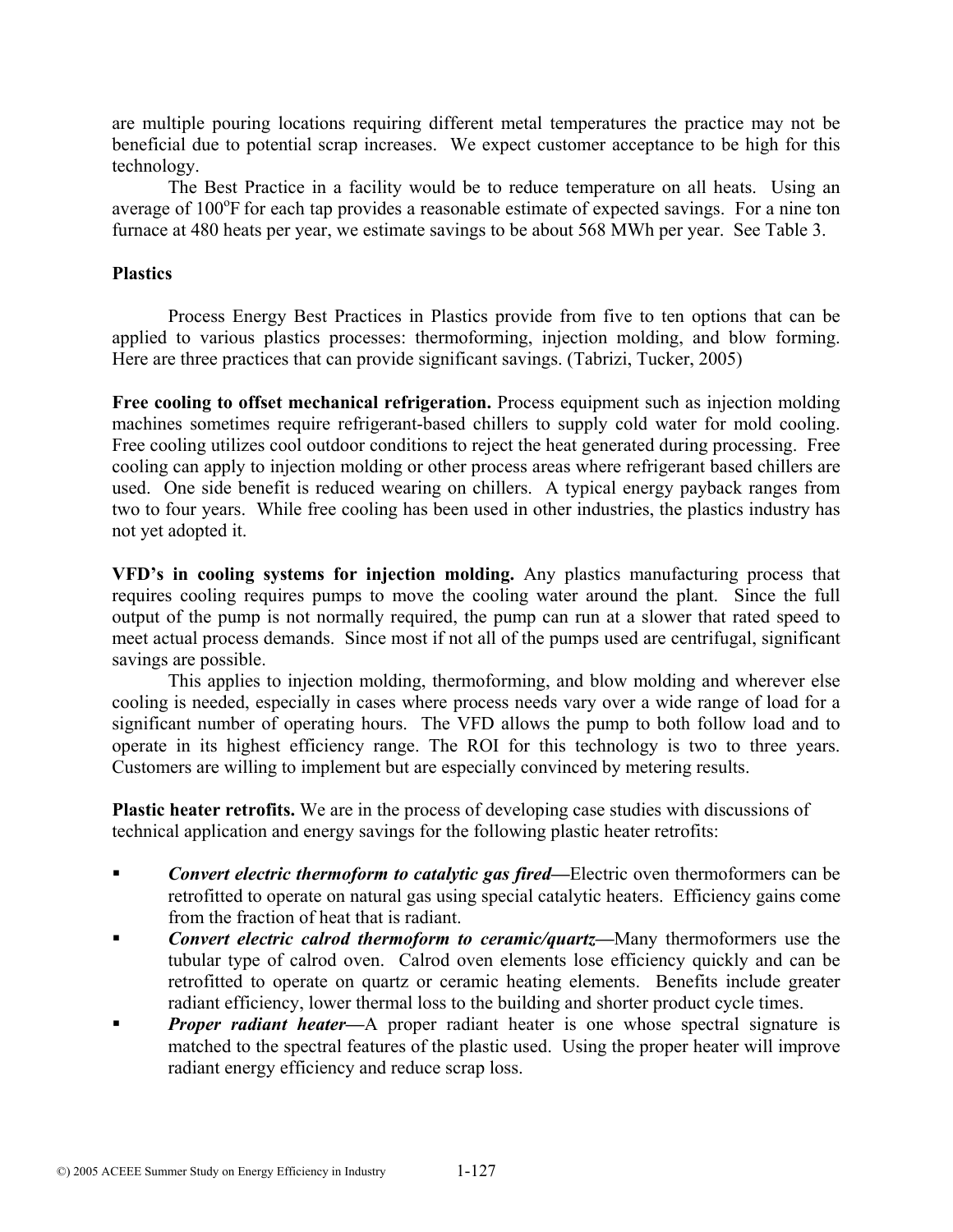#### **Food/Dairy**

To date, we have reviewed between 10 and 15 dairy/food practices that have potential to become Process Energy Best Practices for promotion. Here are four. (Tucker, 2005)

**Recover heat from dryer exhaust stream.** Heat in the dryer exhaust stream can be recovered and used to preheat dryer make-up air, reducing overall energy consumption in spray dryer operations. Spray dryers use high temperature air (e.g.,  $350^{\circ}$ F) to transform product from a liquid to solid in the manufacture of several dairy-related products including milk, milk proteins, whey, milk replacers, and infant formulas. The high temperature drives off excess moisture from the product resulting in a bulk solid. The remaining air is exhausted into the environment.

The energy savings depend on the dryer operating temperatures and the load factor on the dryer. Higher temperature dryers offer greater potential savings, reaching 10-30 percent. Paybacks on the heat exchangers and ancillary equipment range from two to four years. Heat recovery technology is well understood and many equipment manufacturers already work with customers to evaluate and develop solutions for this energy intensive process. The technology requires periodic cleaning of the heat exchanger to maintain peak performance.

**Reverse osmosis (RO) to dewater/concentrate solutions.** RO is a membrane separation process driven by a pressure gradient in which the membrane separates the solvent (generally water) from other components of a solution. In RO, the membrane pore size is very small allowing only small amounts of very low molecular weight solutes to pass through. RO has emerging commercial applications in separation of whey proteins to produce whey protein concentrate; concentrating milk prior to cheesemaking at the farm level; clarification of apple juice and wine; treatment of waste and product recovery in edible oil, fat, potato, and fish processing; clarification and separation of fermentation broths; and ultrafiltration of whole egg and egg white prior to spray drying.

Energy savings will naturally depend on the process that it replaces. Since higher pressures are required, electricity use will likely increase for pumping. RO is widely used by processors that want increased concentration capacity without having to purchase a new evaporator. Pre-concentrating a stream by two to four times results in lower load on the downstream evaporator, allowing a plant to process additional product with minimal capital investment. Membrane systems can often treat wastewater streams to minimize disposal costs and recover water for reuse. The energy from these streams may also be recovered through heat exchange.

**Free-cooling for process cooling and product storage areas.** Free-cooling makes use of outside air for direct or indirect cooling in medium and low-temperature process cooling applications to avoid compressor-aided refrigeration when outdoor air conditions are appropriate. Depending on the particular process, free cooling can be done through simple control algorithms that allow more outdoor make-up air to enter when enthalpy conditions are appropriate. Free cooling is suited for locations where many hours are below 40 degrees; opportunities increase as temperatures go lower. Estimates for energy savings in some Canadian facilities are as high as 15 percent. Depending on the product and outdoor temperature, savings in the 10-15 percent range are possible. In low or no cost situations requiring a control sequence change (e.g. outdoor makeup air ductwork already exists) the payback can be immediate. More extensive changes or the need for secondary heat exchangers can push the paybacks to two to four years.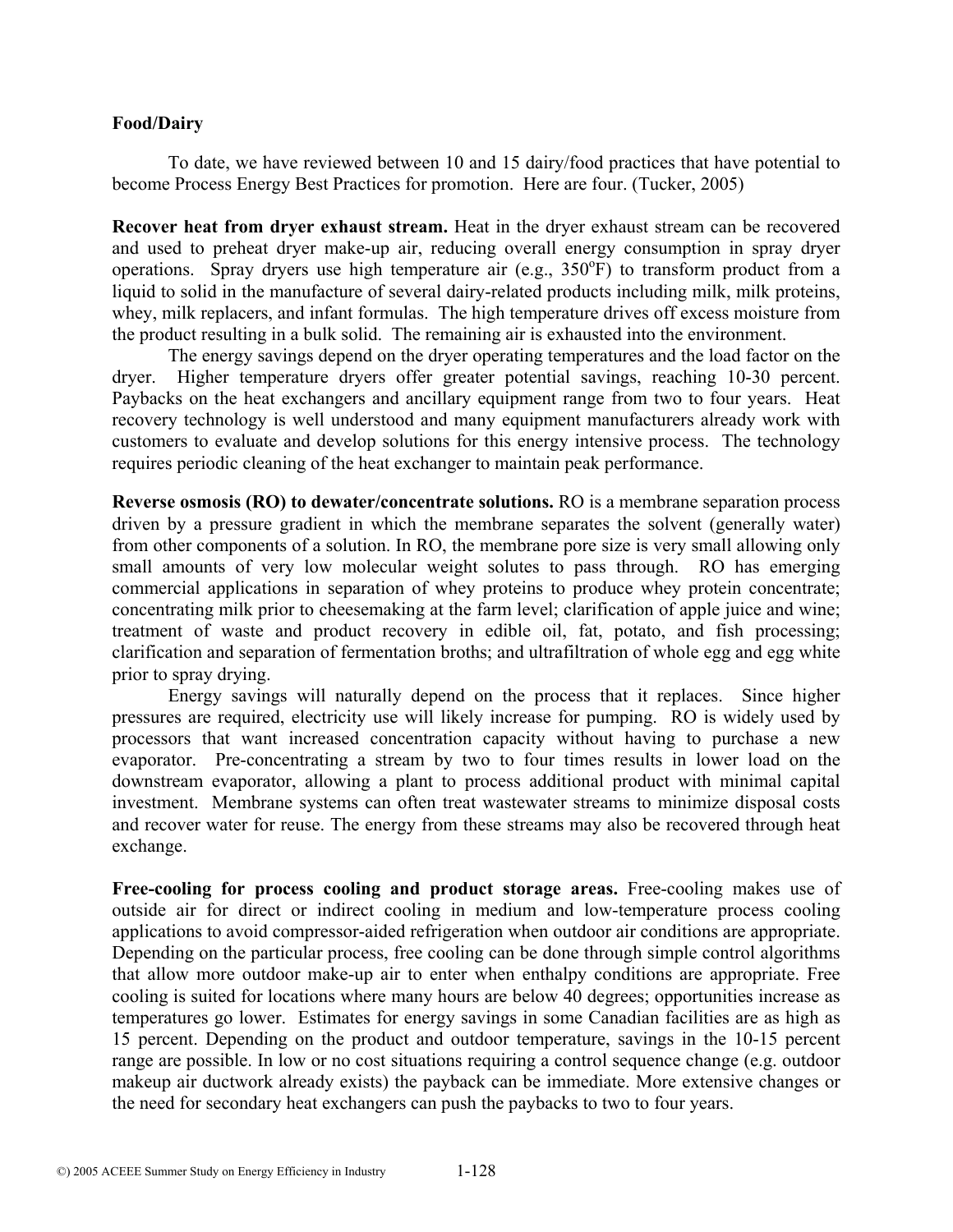# **Progress and Impact of Best Practice Initiatives**

After almost one year of development, the four cluster initiatives have identified and condensed almost 100 process energy best practices that implementers believe show the most promise for impact. While, to date, industry in Wisconsin has welcomed this initiative with open arms, ultimate success depends on industry adoption of these Best Practices. Industry associations and their industrial members, performing in a climate of escalating energy and materials costs, have been more responsive to energy efficiency opportunities than we have seen in the past. These groups include the Wisconsin Paper Council, Lake States TAPPI, the Wisconsin Cast Metals Association, the American Plastics Council, and the Midwest Food Processors Association. Each industry cluster has responded in a cohesive fashion to try to address the threat of high energy costs on their businesses, by lobbying for rate reduction, negotiating better future contracts, developing alternative fuel resources, and, most notably, by revisiting energy efficiency opportunities. Some also see energy efficiency as placing them on better footing in internationally competitive markets. With the economy on the rebound and ensuing opportunities to reinvest in capital improvements, they are eyeing Best Practice investments as a way to lower costs and remain competitive.

The Focus on Energy Industrial program is now positioned to find and provide the most reliable information and technical support for cost-effective, Process Energy Best Practices to Wisconsin's industries. Saving energy through improving the intrinsic operations of these key industries will ensure Wisconsin's long-term economic viability and sustainability.

Over the next few years, the Wisconsin experience may serve as a test tube for future state and national efforts. US DOE (ITP, USDOE, May 2005) estimates that manufacturing process energy accounts for over 24,600 trillion Btu of energy consumption. The break out for key industry process energy discussed here is as follows: Forest Products – 1698 trillion; Plastics and Rubber – 156 trillion; Food and Beverage – 658 trillion; and Foundries – 151 trillion. This totals 2,663 trillion Btu's for process energy, not counting ancillary functions that support processes.

# **References**

- Akhtar, Masood, PhD; Aue, Jerry, P.E.; Borowski, David; English, Brent; Nicol, John, P.E.; Schepp, Craig; Thorp, Benjamin A., PhD.. 2005. *Pulp and Paper Energy Best Practices Guidebook,*. Wisconsin Focus on Energy.
- Aue, Jerry, P.E., (Focus on Energy/Aue Energy Consulting); Pierce, Sue (The Johnson Corporation). 2005. *Energy Audit Uncovers Major Energy Savings for Paper Mill*, American Council for an Energy Efficient Economy, Summer 2005 Study, 2005.
- Bettinghaus, James, P.E., (Focus on Energy/Safety & Industrial Engineering Services, Inc.). 2005. Personal communication for Focus on Energy's Metal Casting Cluster Initiative.
- Borowski, David, (D&S Design and Engineering). 2005. Personal communication for Focus on Energy's Plastics Cluster Initiative.